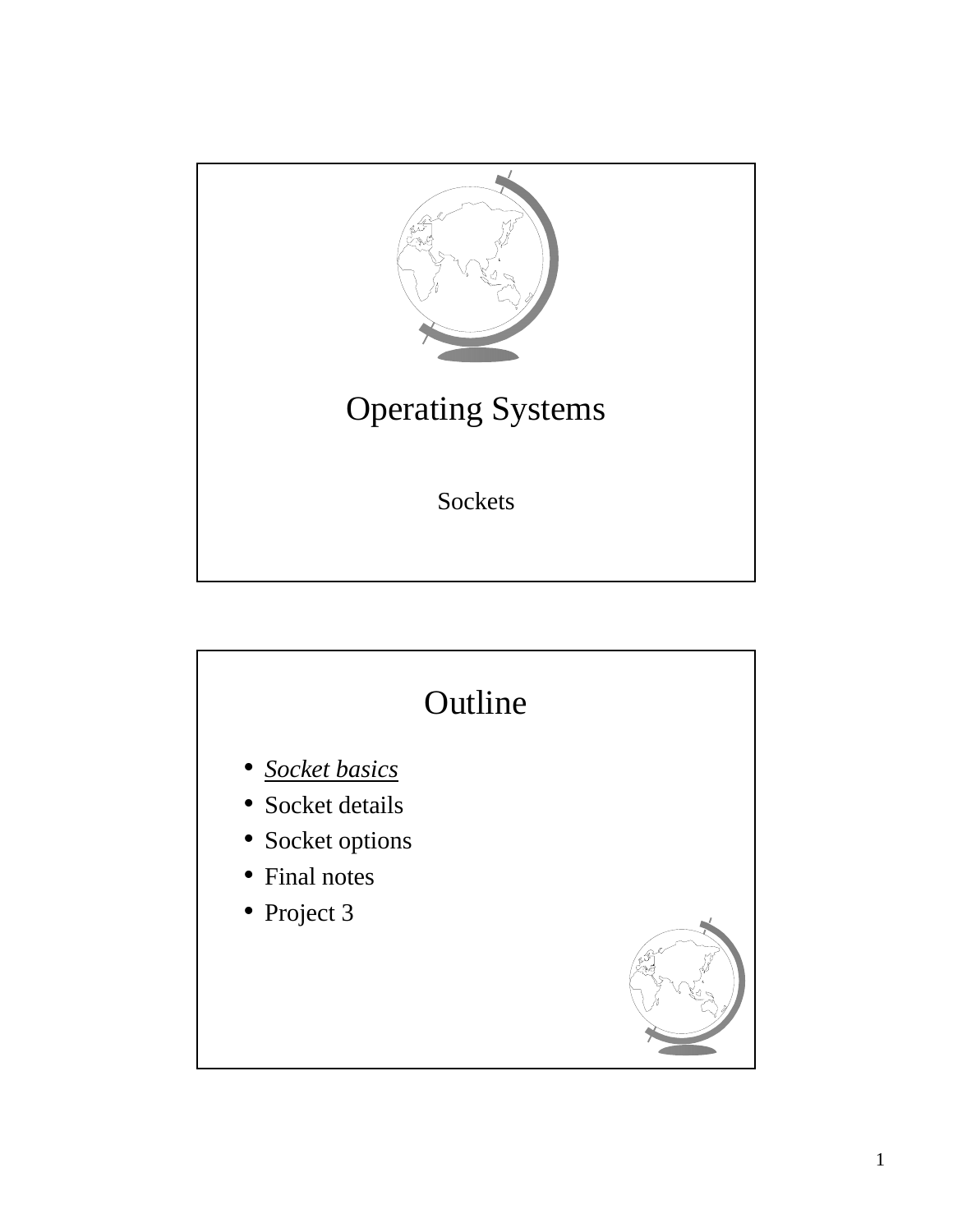

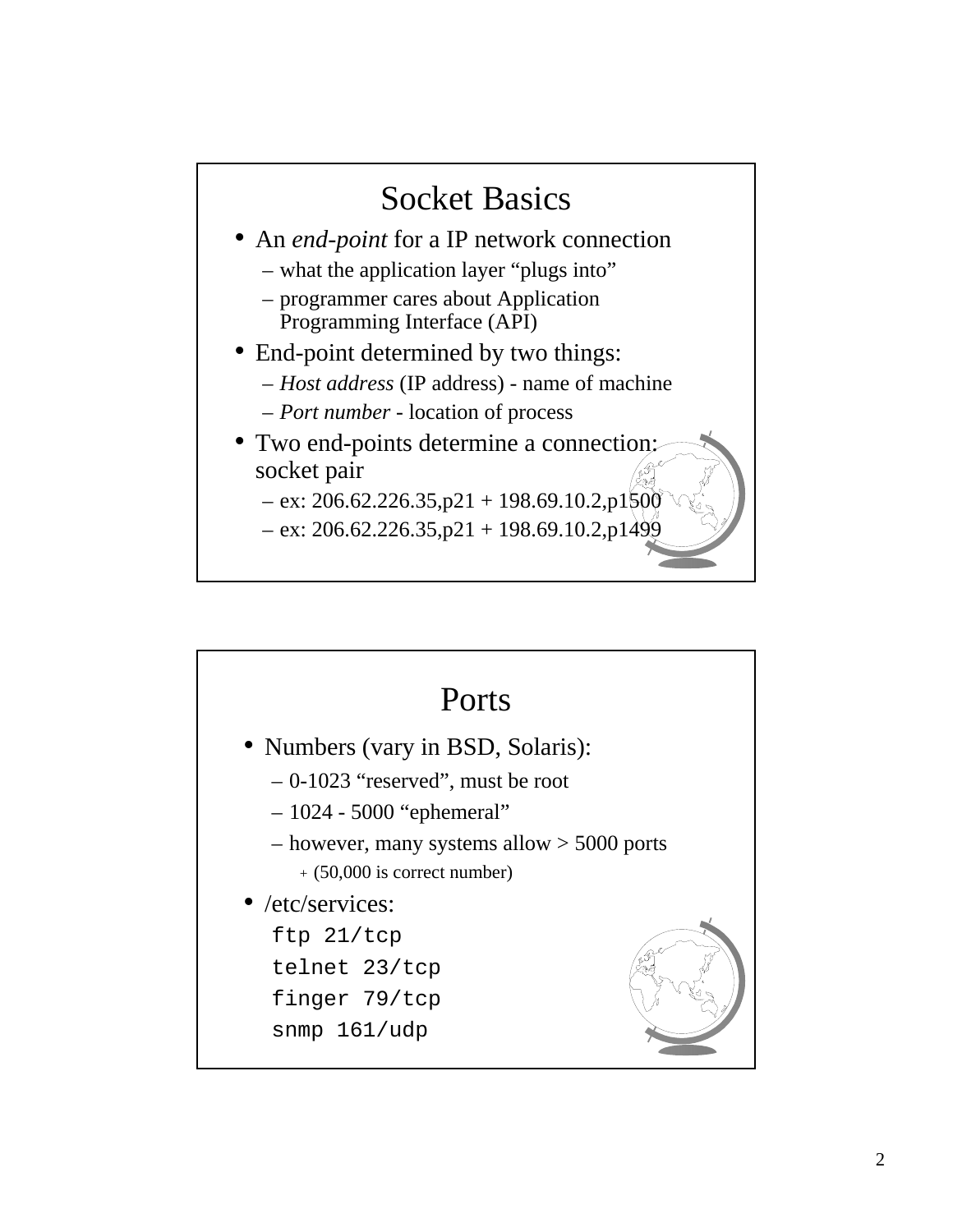

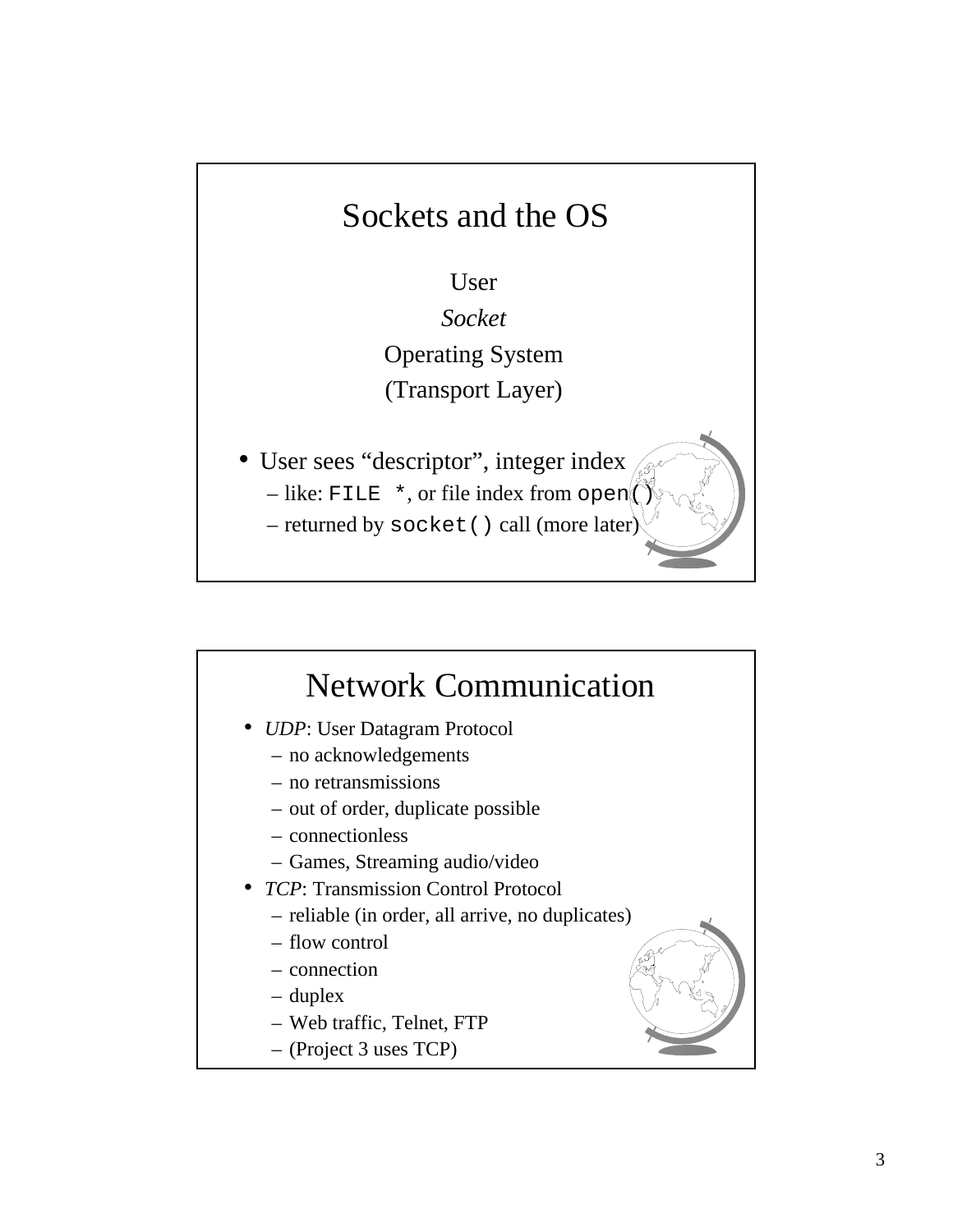

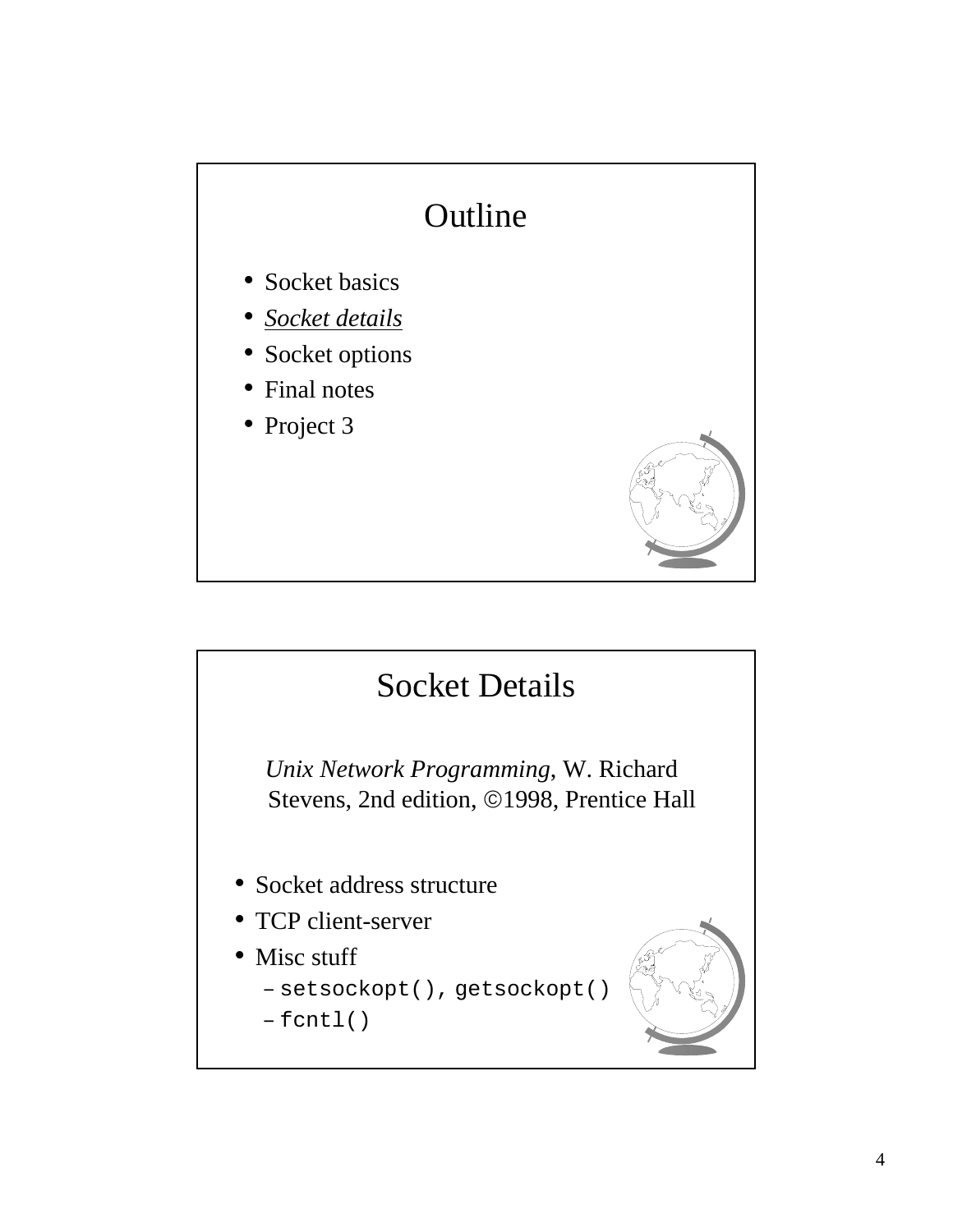

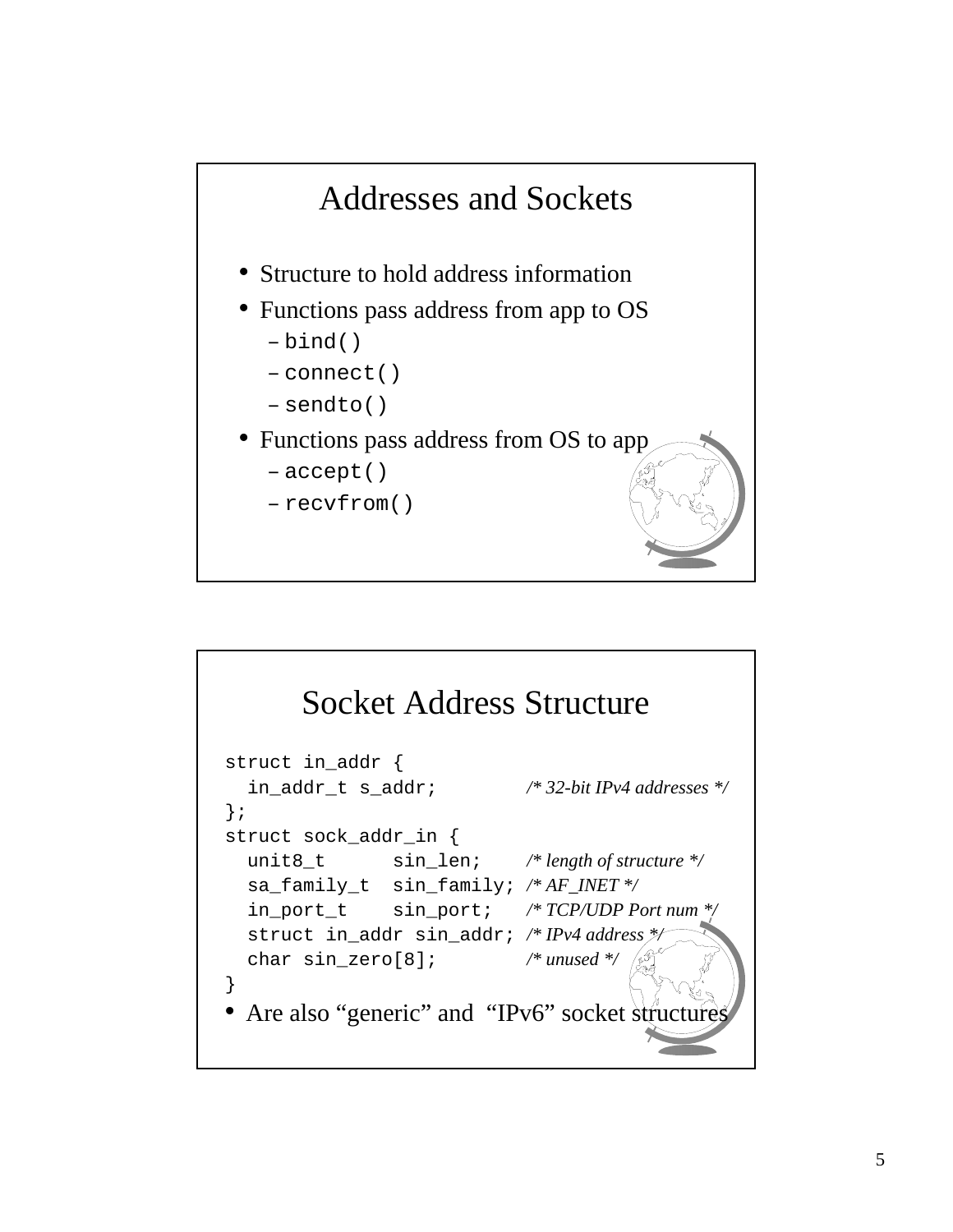

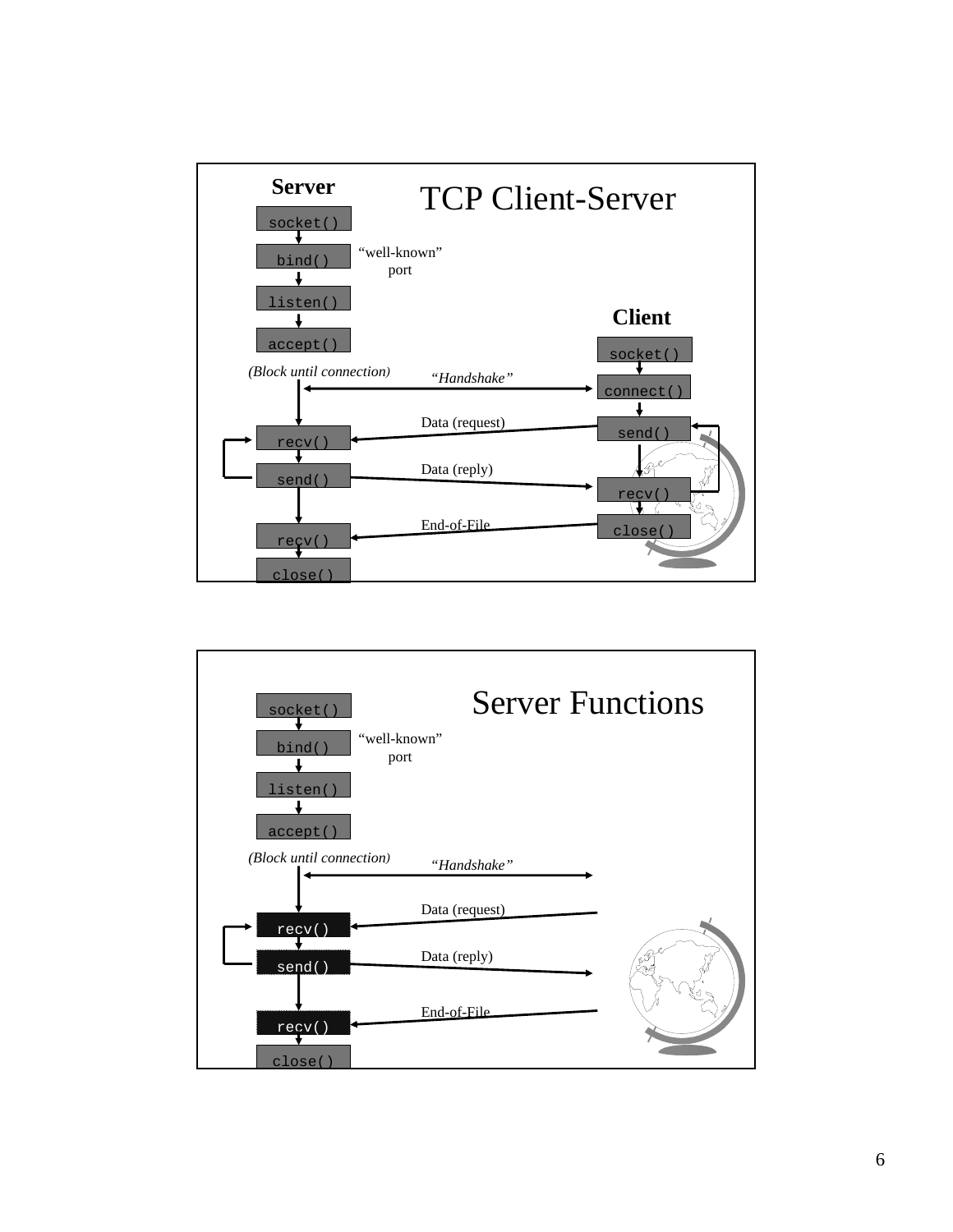

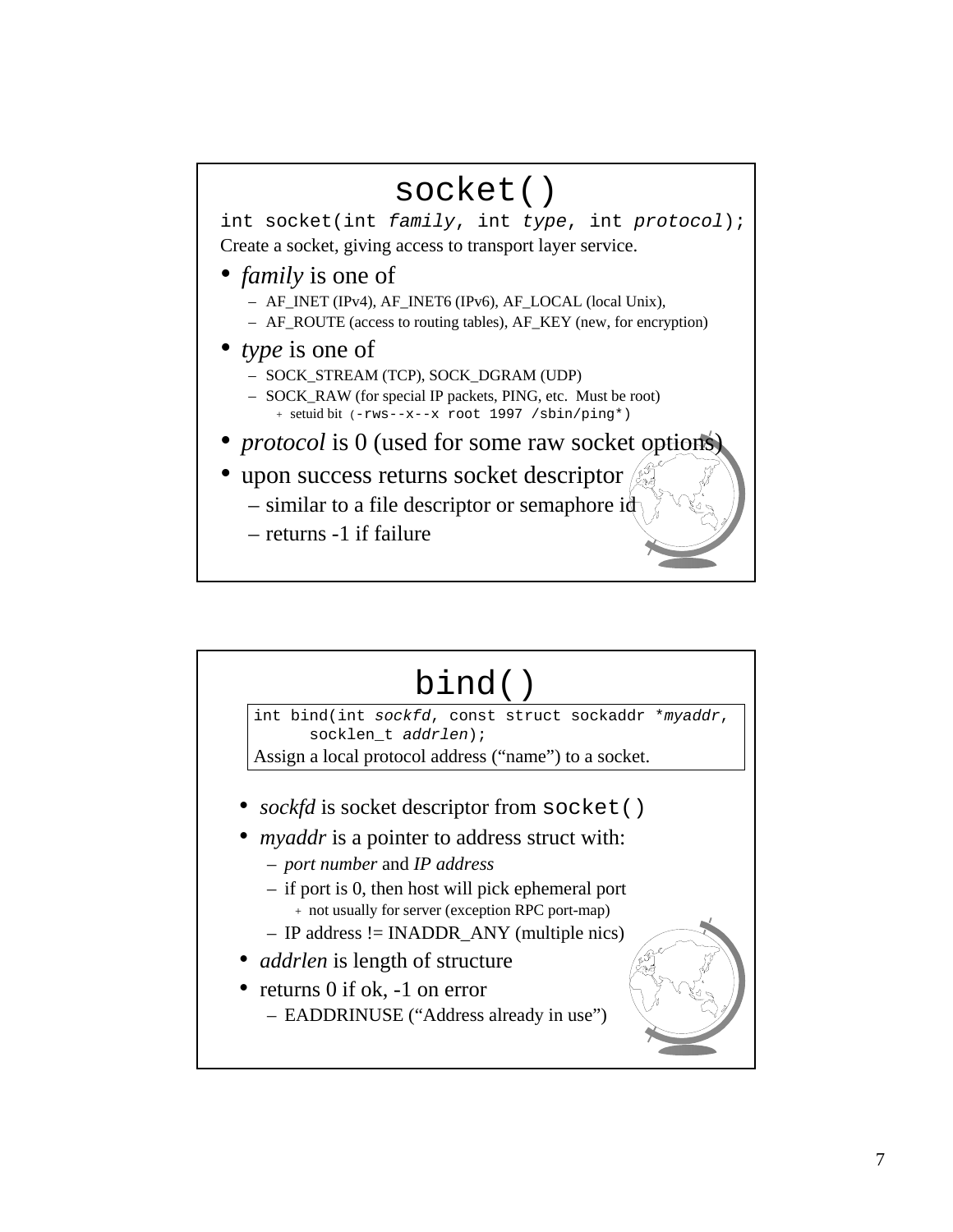

- *backlog* is maximum number of *incomplete* connections
	- historically 5
	- $-$  rarely above 15 on a even moderate web server
- Sockets default to active (for client)
	- change to passive to OS will accept connection

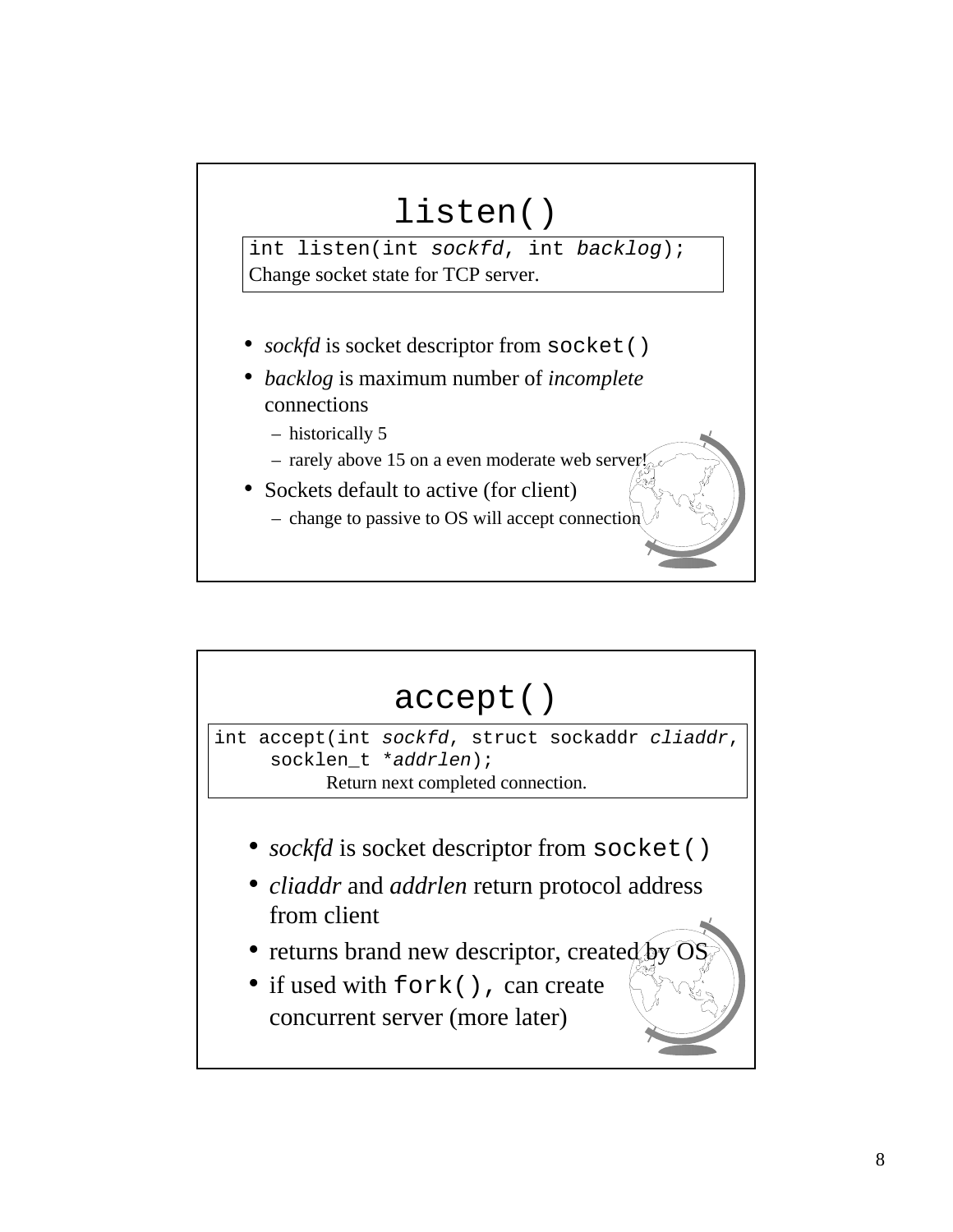

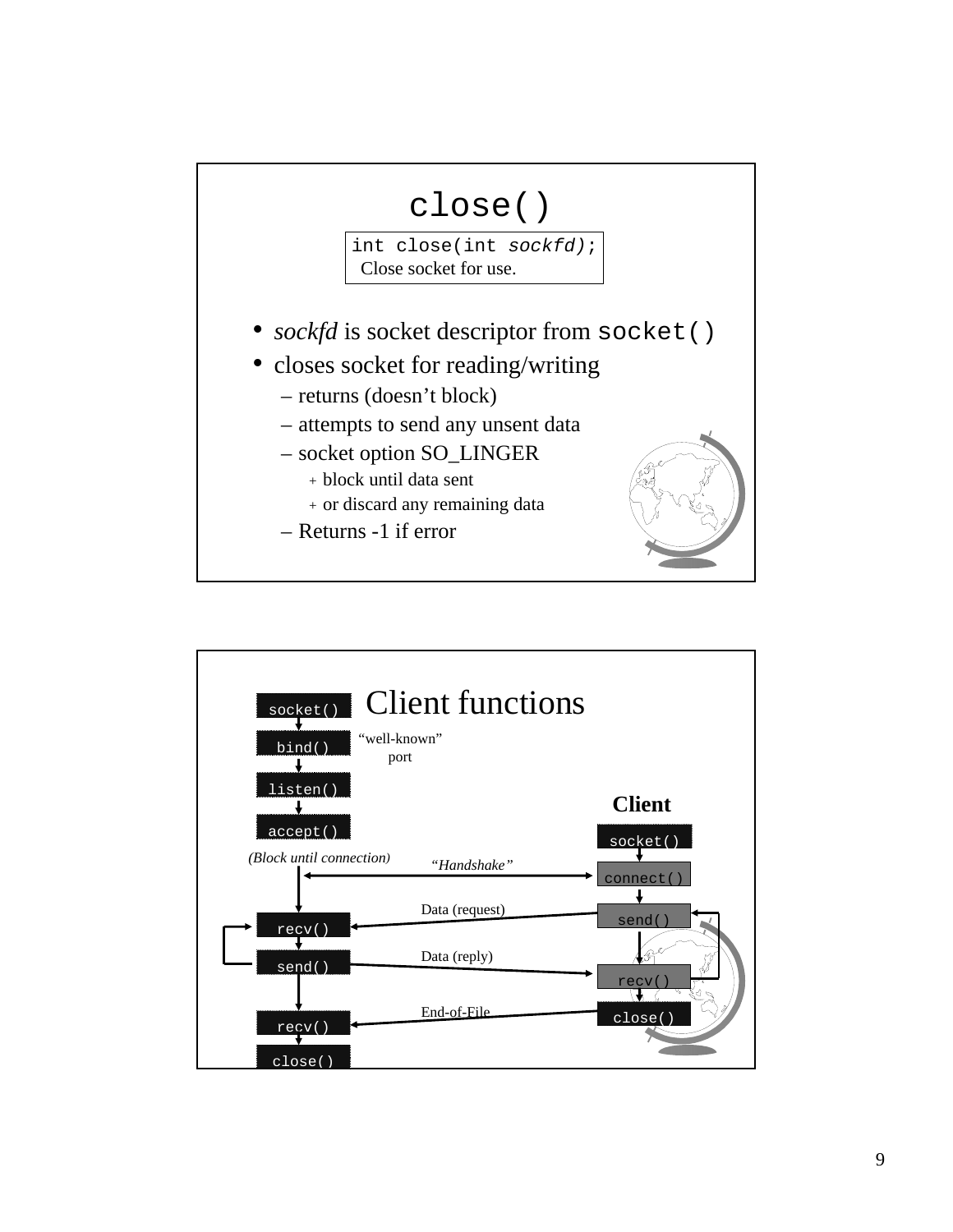## connect()

int connect(int *sockfd*, const struct sockaddr \**servaddr*, socklen\_t *addrlen*); Connect to server.

- *sockfd* is socket descriptor from socket()
- *servaddr* is a pointer to a structure with:
	- *port number* and *IP address*
	- must be specified (unlike bind())
- *addrlen* is length of structure
- client doesn't need bind() – OS will pick ephemeral port
- returns socket descriptor if ok, -1 on error

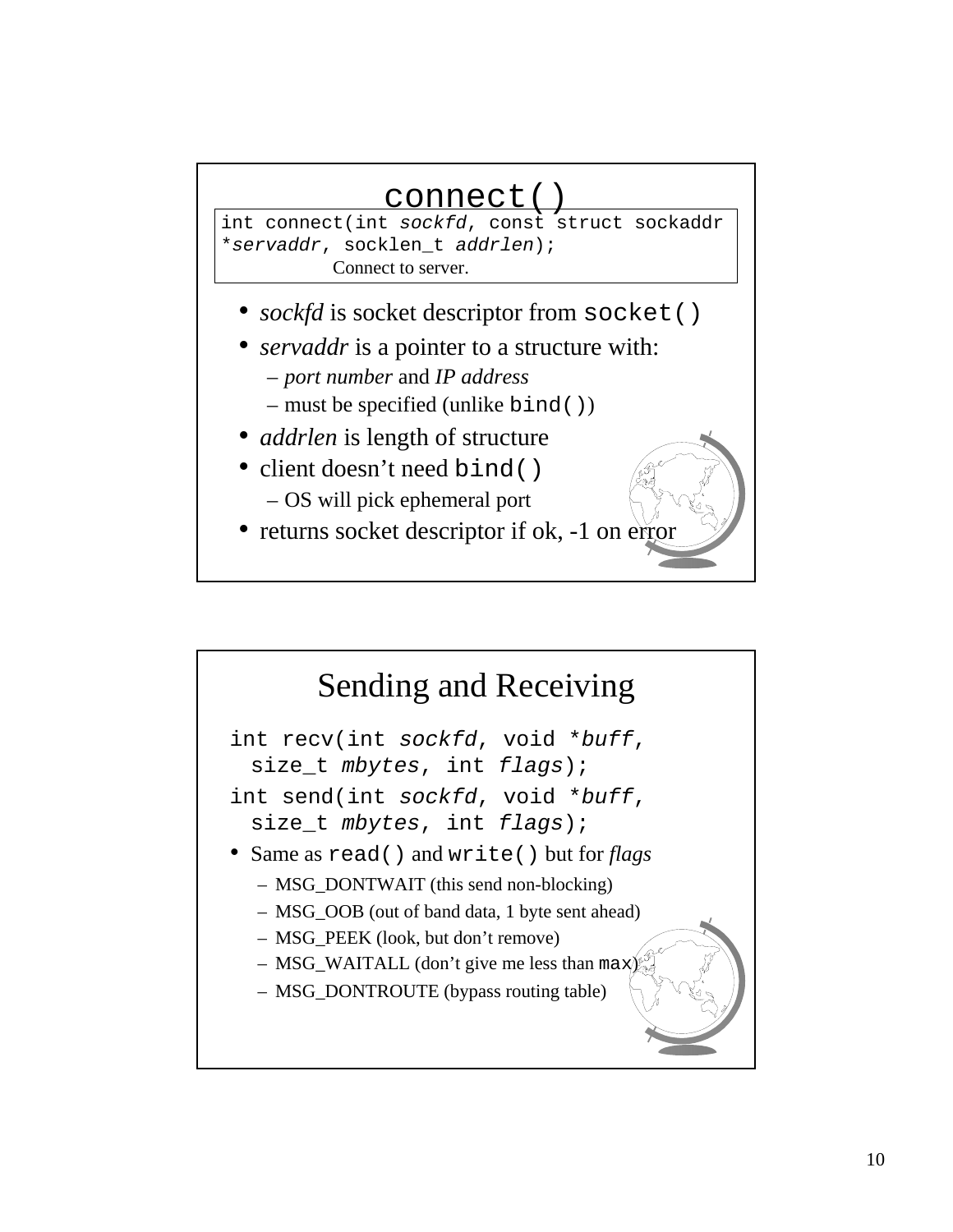

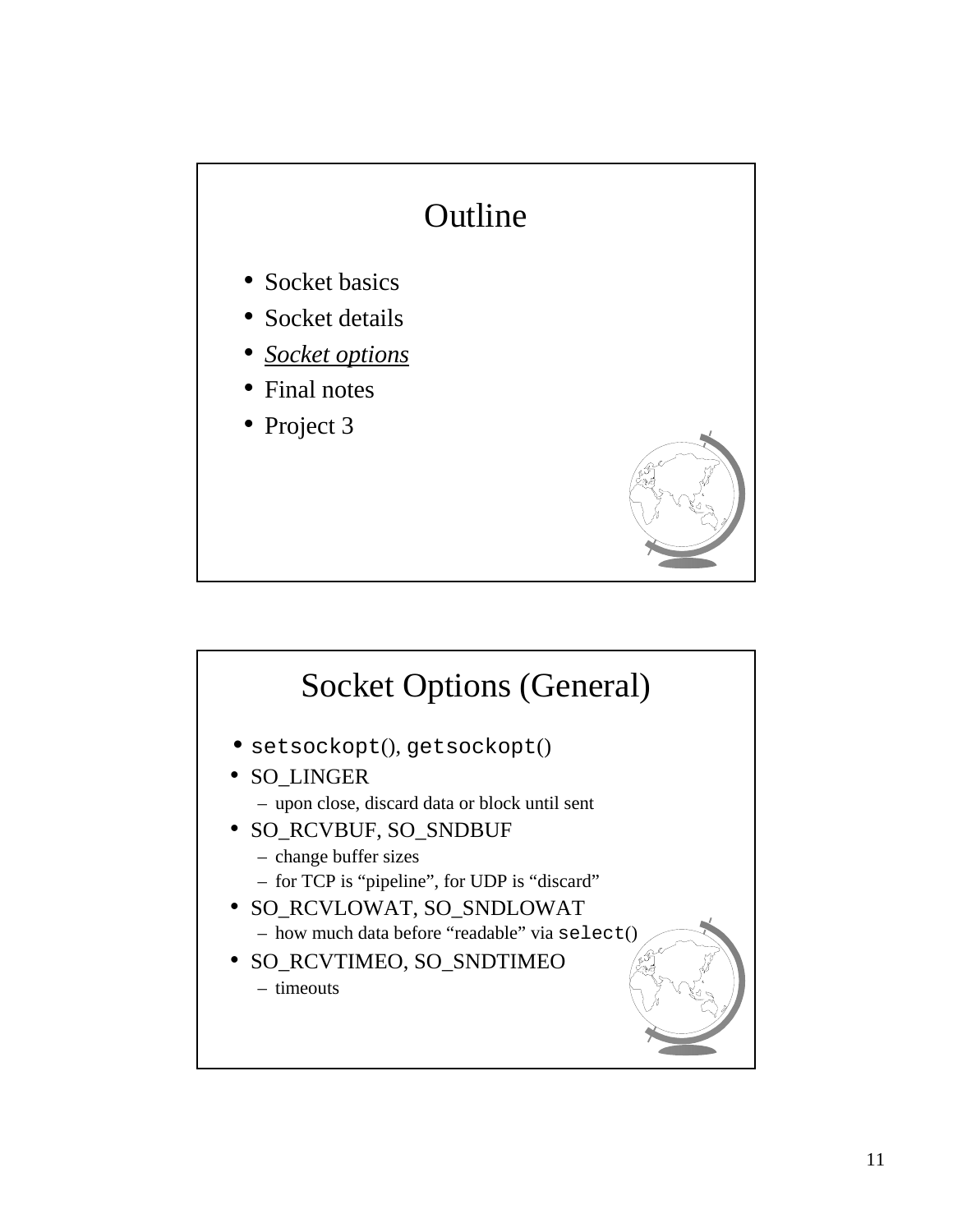